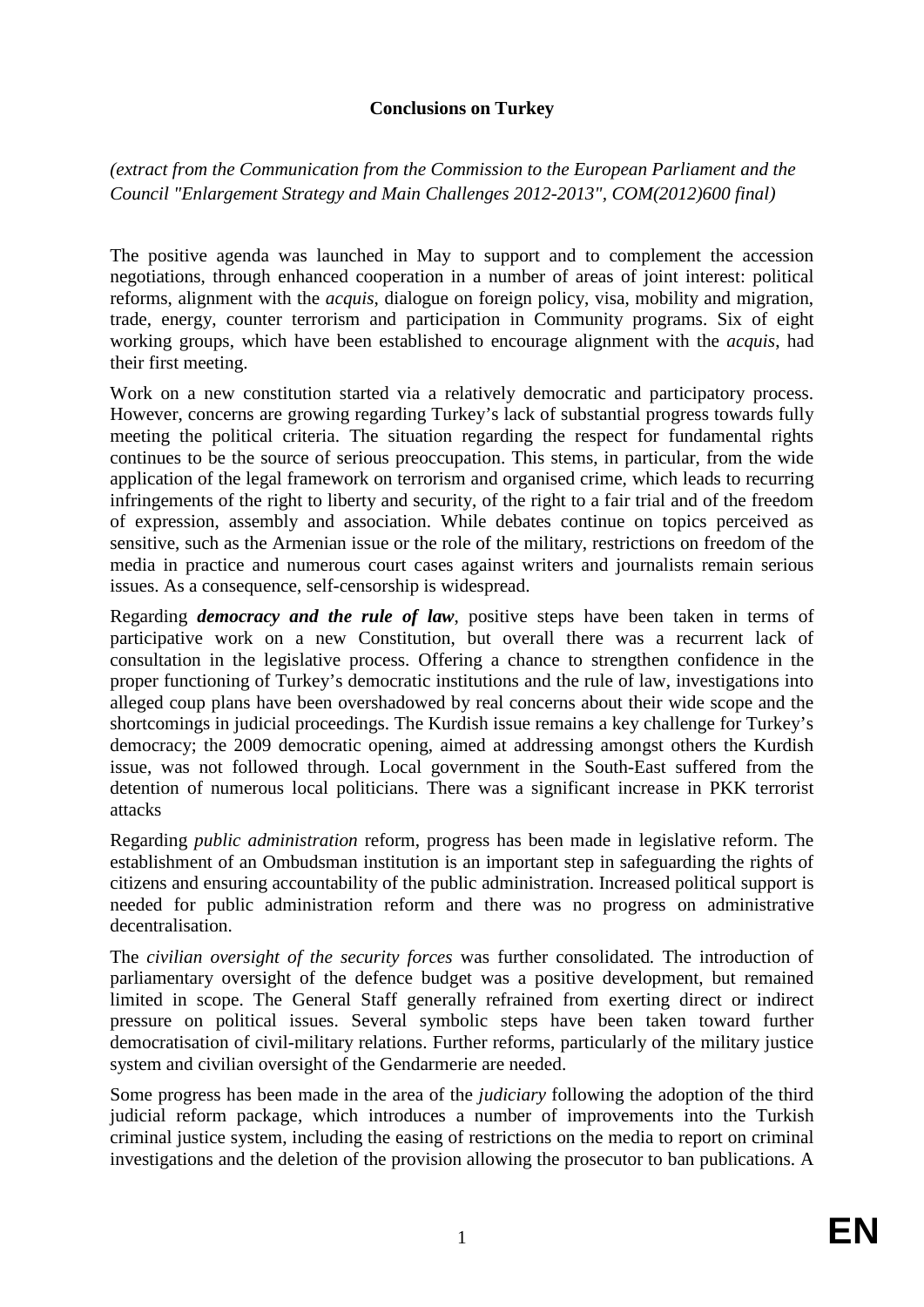number of detainees were released from remand detention following the entry into force of the legal changes. However, legal reforms failed to address core shortcomings which are the main reasons for continuing condemnations of Turkey by the European Court of Human Rights. The incidence and length of pre-trial detention continue to be a serious concern. Further steps are needed on the independence, impartiality and efficiency of the judiciary, including the criminal justice system and the large backlog of pending serious criminal cases. Further steps are also needed to increase the participation rate of women in the judiciary. The judicial reform strategy needs to be revised with the participation of all stakeholders, including the Turkish legal community and civil society.

Limited progress was made on *fighting corruption*, with some developments on incriminations and transparency in the financing of political parties. Transparency of political financing needs to be increased. The broad scope of immunities remains a shortcoming in this area. A track record of investigations, indictments or convictions related to corruption cases remains to be established. There are concerns about impartiality in the processing of anticorruption cases. The implementation of the National Anti-Corruption Strategy requires greater political engagement.

Uneven progress has been achieved in the *fight against organised crime*. While Turkey is a party to the main international conventions, the lack of a data protection law continues to limit police cooperation at international level and hinders the conclusion of an operational cooperation agreement with Europol. The assignment of a police liaison officer to Europol would contribute to improving bilateral cooperation. No significant progress was noted in the area of addressing trafficking in human beings.

Concerning *human rights and the protection of minorities*, significant efforts are needed in most areas, in particular freedom of expression, freedom of association and assembly and freedom of religion.

Although some progress was made regarding the *observance of international human rights law*, important reforms to strengthen human rights structures remain outstanding and the number of criminal proceedings launched against human rights defenders is a matter of concern.

The downward trend in *torture and ill-treatment* in places of detention continued. However, excessive use of force continues to be a matter of concern, and there has been little progress on tackling *impunity*. There is a significant backlog of judicial proceedings, with priority given to counter-allegations lodged by the security forces.

As regards *prisons*, the continued increase in the prison population is leading to serious overcrowding, with a significant impact on sanitation and other physical conditions. Detention conditions, in particular for juveniles, continue to be a serious concern. An overhaul of the complaints system in prisons is overdue. Medical services for inmates, as well as the conditions for the detention of juveniles, are matters requiring special efforts.

Limited progress has been made on *access to justice*. The scope and quality of legal aid is inadequate. There is no effective monitoring mechanism that would remedy long-standing problems.

With regard to *freedom of expression*, following the adoption of the third judicial reform package a number of journalists were released pending trial, restrictions on the media to report on criminal investigations were eased and the seizure of written work before publication was prohibited. However, the increase in violations of freedom of expression raises serious concerns, and freedom of the media continued to be further restricted in practice. The legal framework, especially as regards organised crime and terrorism, and its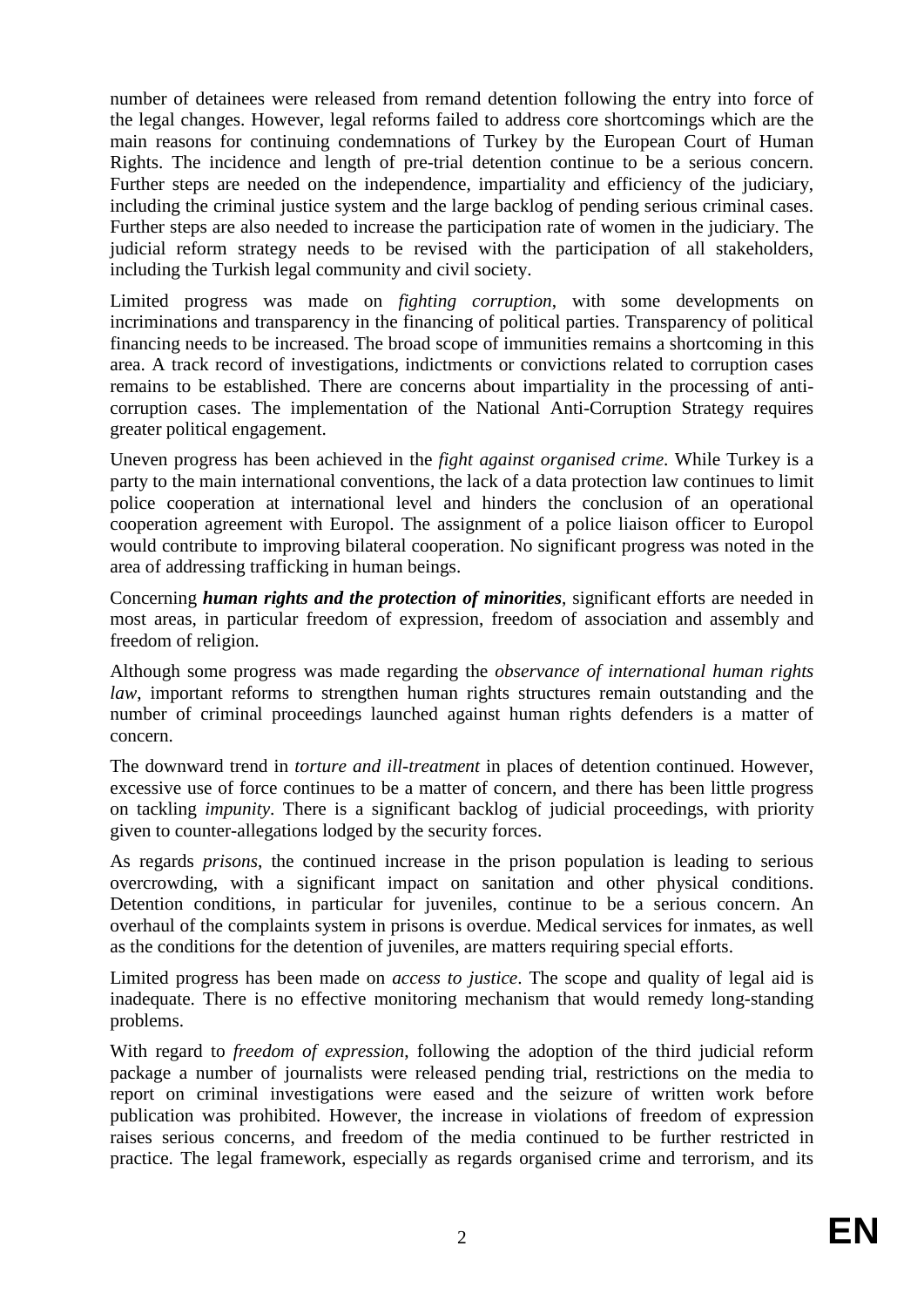interpretation by the courts, leads to abuses. Combined with a high concentration of the media in industrial conglomerates with interests going far beyond the free circulation of information and ideas, this has led to widespread self-censorship. Frequent website bans are a cause for serious concern and there is a need to revise the law on internet.

As regards *freedom of assembly and association,* while 1 May demonstrations and activities such as the 'Armenian Genocide Commemoration Day' took place in a peaceful atmosphere, cases of violence and disproportionate use of force by the security forces occurred during demonstrations that had not received prior authorization. This concerned especially, but not only, demonstrations in relation to the Kurdish issue. The constitutional right to freedom of assembly and association is at times interpreted in an overly-restrictive manner. The law on demonstrations and meetings needs to be revised, allegations regarding the use of excessive force by the security forces need to be investigated and prosecuted where appropriate. Fundraising rules remain restrictive and discretionary. There was no development regarding legislation on political parties.

There was limited progress on *freedom of thought, conscience and religion*. Some progress on conscientious objection in terms of application of the case law of the European Court of Human Rights (ECtHR) was registered. Dialogue with the non-Muslim religious communities continued. However, persons professing faith in minority religions or indeed no faith were subject to threats from extremists. A legal framework in line with the ECHR has yet to be established, so that all non-Muslim religious communities and the Alevi community can function without undue constraints.

In legal terms, there has been progress regarding the respect for *women's rights and gender equality*. The government established an action plan to address issues raised in the European Parliament report 'A 2020 perspective for women in Turkey'. The Law on the Protection of Family and Prevention of Violence against Women aims at protecting family members and those in relationships outside marriage from violence. The procedures foreseen in cases of urgency are generally positive, as was the inclusive consultation exercise undertaken by the authorities with civil society. Also, substantial efforts are needed to turn this new law, together with the already existing legislation into political, social and economic reality. Legislation needs to be implemented consistently across the country. There is need for more involvement and participation of women in employment, policy making and politics. A law on caesarean sections was adopted with insufficient preparation and consultation with civil society. The debate that preceded this law and a similar debate on abortion were characterized by a polarizing stance. The issue of early and forced marriages remains a serious concern.

With respect to *children's rights*, efforts are needed in all areas, including education, combatting child labour, health, administrative capacity and coordination. In general, more preventive and rehabilitative measures need to be taken for juveniles. Detention of children does not take place in appropriate conditions and additional juvenile courts need to be established in line with the legislation in force.

As regards *socially vulnerable persons and/or persons with disabilities* further measures are still required in order to increase the participation of those persons in social and economic life.

Further efforts are required in the fight against *discrimination.* Comprehensive antidiscrimination legislation is lacking and substantial efforts by the government are still needed to effectively protect vulnerable population, including women, children, lesbian, gay, bisexual and transgender individuals from societal abuse, discrimination and violence.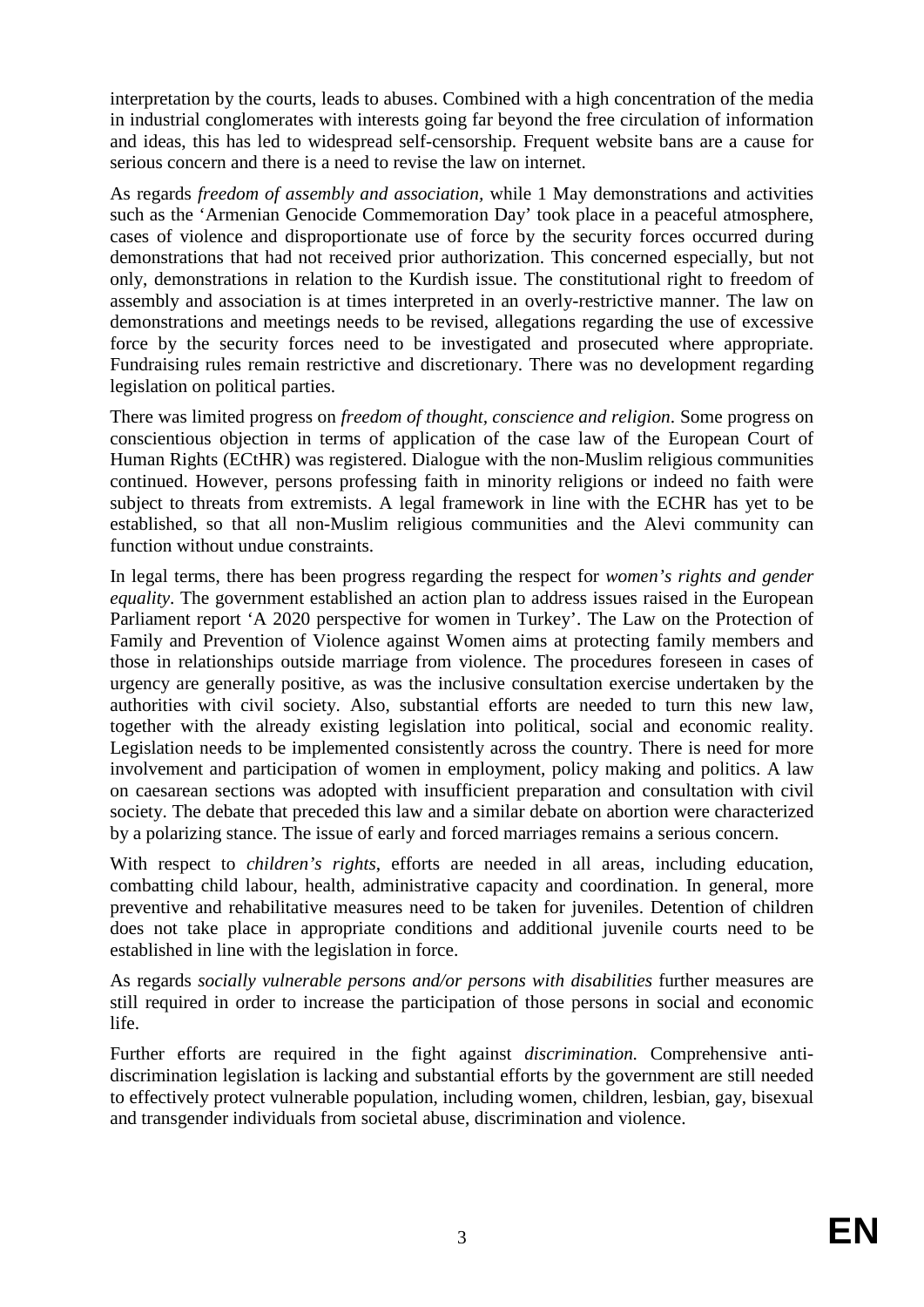There was limited progress in the areas of *labour and trade unions rights*. The legislation on civil servants' trade unions rights has been amended but is still not in line with the EU and ILO standards. Collective actions by trade unions suffer numerous restrictions.

As regards *property rights*, there has been progress with the adoption of legislation amending the 2008 Law on foundations. Implementation continues. However, the existing legislation still does not cover fused foundations, i.e. foundations whose management has been taken over by the Directorate General for Foundations, or properties confiscated from Alevi foundations. The on-going cases, some of which were initiated by the government, against the Mor Gabriel Syriac Orthodox monastery raise concerns. Turkey needs to ensure full respect of the property rights of all non-Muslim religious communities and others.

Turkey's approach to *minorities* remains restrictive, although for the first time representatives of minority groups, not limited to those minorities officially recognised by Turkey, were invited to parliament to express their views on a new Constitution. Full respect for and protection of language, culture and fundamental rights in accordance with European standards has yet to be achieved. Turkey needs to take a comprehensive approach and make further efforts to enhance tolerance, security and promote inclusiveness vis-à-vis minorities. Existing legislation needs to be revised, comprehensive legislation to combat discrimination needs to be introduced and protection mechanisms or specific bodies to combat racism, xenophobia, anti-Semitism and intolerance need to be established. Relevant Covenants and Conventions should be applied.

Turkey made progress on *cultural rights*, and fewer restrictions on the use of Kurdish in prisons during visits and exchanges of letters were reported. However, legislation still restricts the use of languages other than Turkish, including the Constitution and the Political Parties Law. Also, the judiciary took a number of restrictive decisions on the use of languages other than Turkish, including the use of Kurdish in court cases concerning Kurdish politicians and human rights defenders.

There has been some progress, but a systematic approach is needed to tackle the problems of *Roma*. A comprehensive strategy needs to be established and the issue needs to be reflected and mainstreamed in main policy documents. There is lack of quantitative data on the situation of Roma, which prevents informed policy making.

As regards the *East and Southeast*, there was a considerable debate on the Kurdish issue but no progress towards a solution. Terrorist attacks intensified as did military operations. All terrorist attacks were condemned by the EU. The detention of elected politicians and human rights defenders raises concerns. In incidents such as the Uludere killings of civilians, calls on the authorities for effective and swift investigation and a transparent public inquiry have not been met. The truth about extra-judicial killings and torture in the south-east in the 1980s and 1990s has yet to be established in line with the due process of law. The statute of limitations deadline will soon bring an end to judicial investigations on past crimes, without result. Landmines and the village guard system are still causes for concern.

The process of compensating *internally displaced persons (IDP)* has continued but the effectiveness of the system has yet to be assessed. As regards *refugees and asylum-seekers,* some improvements can be reported in detention conditions in the removal centres. However, there is still no national strategy to better address IDPs needs or a comprehensive legal framework for refugees and asylum seekers. Further improvements are needed in detention and deportation practices.

With regard to *regional issues and international obligations,* Turkey reiterated its support for the negotiations between the leaders of the two communities under the good offices of the UN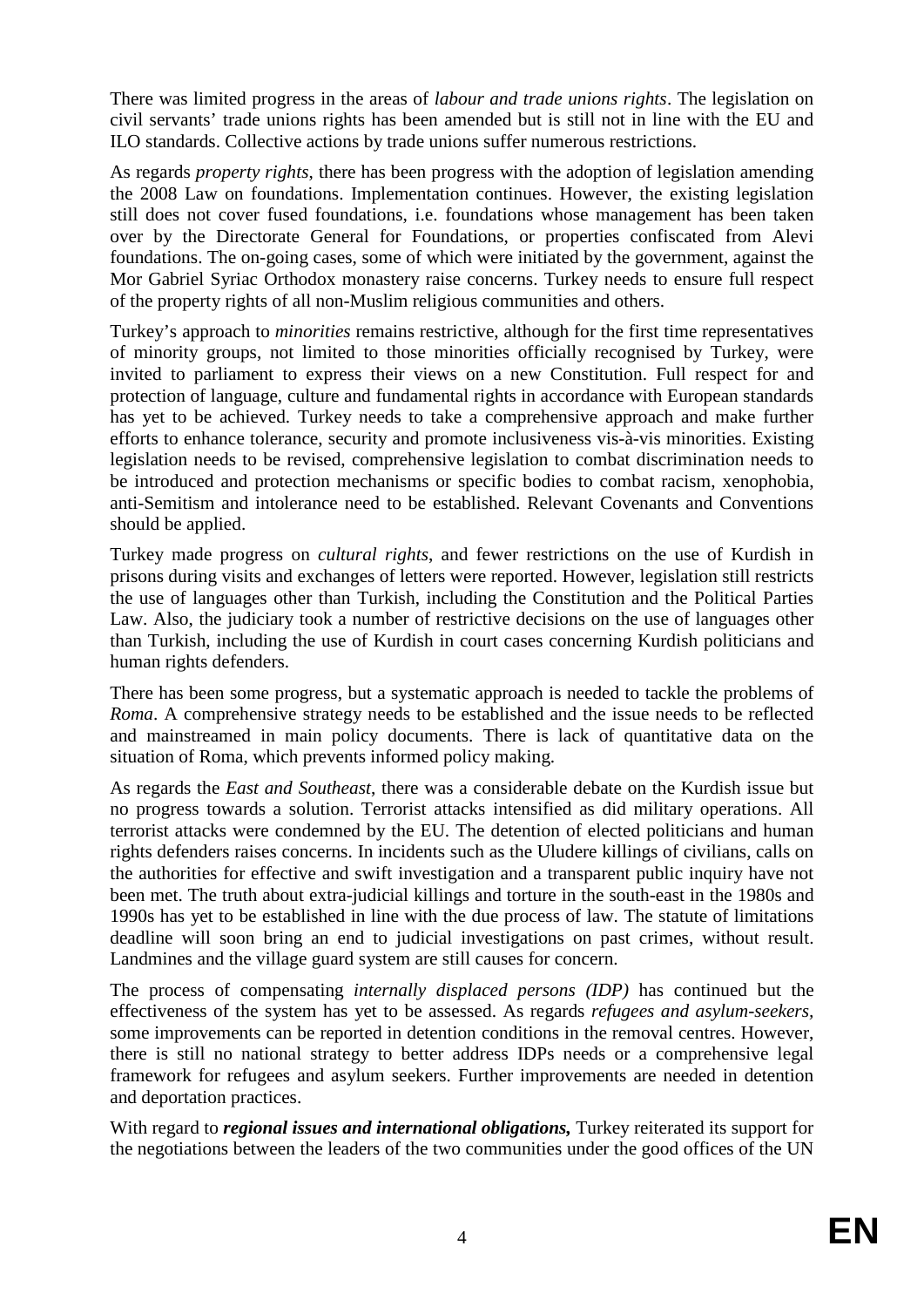Secretary-General to find a comprehensive settlement to the *Cyprus problem*. Despite repeated calls by the Council and the Commission, Turkey has still not complied with its obligation of full non-discriminatory implementation of the Additional Protocol to the Association Agreement and has not removed all obstacles to the free movement of goods, as outlined in the declaration of the European Community and its Member States of 21 September 2005 and in the Council conclusions, including the December 2006 and December 2010 conclusions. There is no progress towards normalisation of bilateral relations with the Republic of Cyprus. Moreover, Turkey decided to freeze its relations with the Cyprus *EU Presidency* during the second half of 2012, including abstaining from meetings chaired by the Cyprus EU Presidency. The European Council expressed its serious concerns with regard to Turkish statements and threats and called for full respect of the role of the Presidency of the Council, which is a fundamental institutional feature of the EU provided for in the Treaty. Turkey continued to issue statements objecting to drilling operations carried out by the Republic of Cyprus and expressing threats of retaliation against oil companies that would participate in the Cypriot explorations. The EU stressed the sovereign rights of all EU Member States, which include, inter alia, entering into bilateral agreements, and to explore and exploit their natural resources, in accordance with the EU *acquis* and international law, including the UN Convention on the Law of the Sea.

After the last round of exploratory talks in July 2011, discussions are on-going between Greece and Turkey to set a date for the next round. A substantial number of formal complaints were made by Greece and Cyprus about continued violations of their territorial waters and airspace, including flights over Greek islands.

As regards *regional cooperation*, Turkey remains involved in regional initiatives, including the South-East European Cooperation Process (SEECP) and the Regional Cooperation Council (RCC). Turkey supports the European integration of all countries in the region and has intensified contacts with the Western Balkans, expressing a firm commitment to promoting peace and stability. Relations with the neighbouring EU Member State Bulgaria remained positive.

The **economy** of Turkey continued growing strongly, thus reaping the rewards of the stability and growth oriented policies implemented in most of the previous decade. Since mid-2011, the pace of growth has been falling gradually in line with the slowdown in domestic demand, accompanied by an improvement in the trade and current account balances. However, the still sizeable external imbalances and significant inflationary pressures continue to pose a threat to macroeconomic stability.

As regards the **economic criteria**, Turkey is a functioning market economy. It should be able to cope with competitive pressure and market forces within the Union in the medium term, provided that it accelerates the implementation of its comprehensive structural reform programme.

In 2011, the Turkish economy grew by 8.5%, only slightly down from 9.2% in 2010. Growth was largely driven by domestic demand, in particular stemming from the private sector. A major growth deceleration was observed in the first half of 2012, to 3.1% year-on-year. The slowdown in domestic demand is accompanied by an improvement in the trade and current account deficits, albeit from very high levels (10% of GDP in 2011). The robust economic expansion also allowed strong employment growth and a drop in unemployment from about 11% in mid-2011 to less than 9% a year later. Monetary policy has become more instrumental and has been successful in curbing the growth of credit, and reducing the [current account](http://www.roubini.com/analysis/154587.php)  [deficit.](http://www.roubini.com/analysis/154587.php) The budget performed better than expected in 2011, and public debt fell to about 39% of GDP by mid-2012. Reforms and increased spending on education have generated some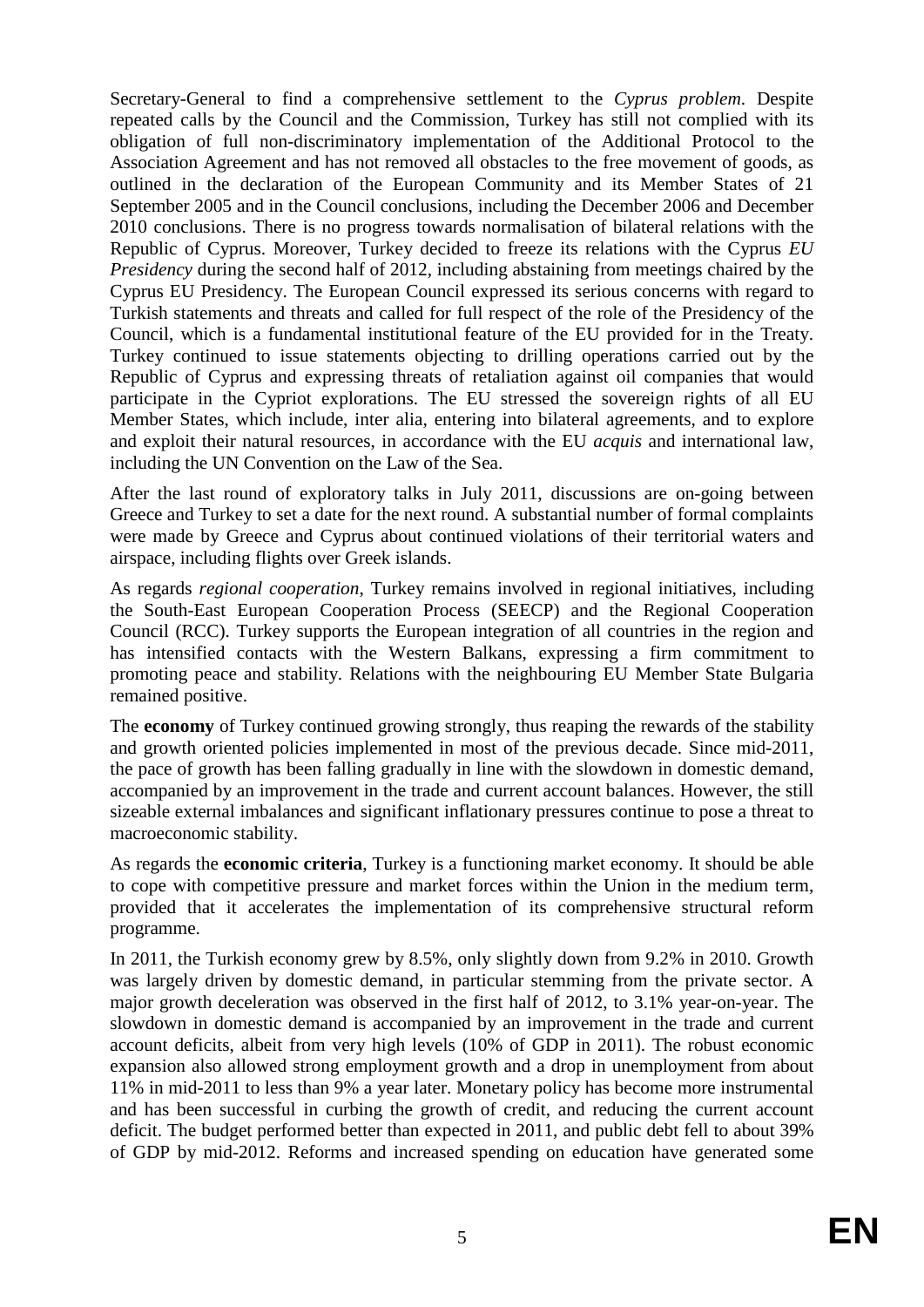positive impact on educational attainment and schooling rates*.* Trade and economic integration with the EU remained high.

At the same time, the soft landing scenario is challenged by bouts of financial uncertainty and the global risk sentiment and more may need to be done to better coordinate the policy mix. The current account deficit is still sizeable. Inflation has been falling, but remains high. These imbalances signal competitiveness problems and a lack of domestic savings, and call for further structural reforms. No efforts were made to increase fiscal transparency and better anchor fiscal policy, which would also contribute to enhance Turkey's credibility in the markets. Market exit remains costly and long and bankruptcy proceedings are still relatively cumbersome. To improve business competitiveness, the law on State Aid should be fully implemented. While there were some improvements in the country's human capital, improvements on physical capital have been modest.

Turkey continued to improve its **ability to take on the obligations of membership**. Progress was made in most areas, in particular on company law, statistics, science and research and Customs Union *acquis*. Efforts need to continue towards further alignment in most fields. The administrative capacity to cope with the *acquis* in terms of effectiveness and efficiency needs to be strengthened. Enforcement capacity also needs to be strengthened in certain areas. Efforts on the alignment were monitored by the bodies set up under the Association Agreement and by the working groups established in the context of the positive agenda.

Some progress was made in the area of *free movement of goods.* Turkey introduced the mutual recognition principle into its legal order for the non-harmonised area. Turkey has become a full member of CEN and CENELEC. However, technical barriers to trade continue to exist and prevent free movement of goods in some areas in violation of Turkey's obligations under the Customs Union. The alignment in this area is advanced. There has been little progress in the area of *freedom of movement for workers*. Turkey increased its capacity with a view to future participation in the EURES and coordination of social security systems. Preparations in this area have been launched. Very little progress can be reported on the *right of establishment and freedom to provide services* and further efforts are needed in this area. Overall, alignment is at an early stage. There has been limited progress on *free movement of capital*. Restrictions on capital movements remain in place in a number of sectors. Enforcement capacity against money laundering and financing of terrorism needs to be improved. Further efforts are needed as regards alignment with the *acquis* and the relevant FATF recommendations. Preparations in this area remain at an early stage.

Limited progress can be reported in the area of *public procurement*. The institutions are in place and administrative capacity has improved. The draft alignment strategy, comprising a time-bound action plan, needs to be adopted. Turkey needs to repeal derogations that are not in line with the *acquis* and align further its legislation, particularly on utilities, concessions and public-private partnerships. The organisation of the remedies system remains to be reviewed. Preparations in this area are moderately advanced. Good progress was made on *company law*. The legal and institutional framework improved with the establishment of the Turkish Accounting and Auditing Standards Authority. However, the capacity of the commercial judiciary and business organisations need strengthening in order to deal with the new Turkish Commercial Code. Overall, Turkey is advanced in this area. Some progress can be reported in the area of *intellectual property law*. Updated laws in line with the *acquis* need to be adopted. Increasing the capacity of the judiciary and of the customs administration towards more effective IPR enforcement is crucial. Combating counterfeit goods also needs to be improved. Closer coordination and cooperation among IPR stakeholders and public bodies is essential, as much as general awareness campaigns on the risks of IPR infringements. Turkey only partly addresses the priorities in this area.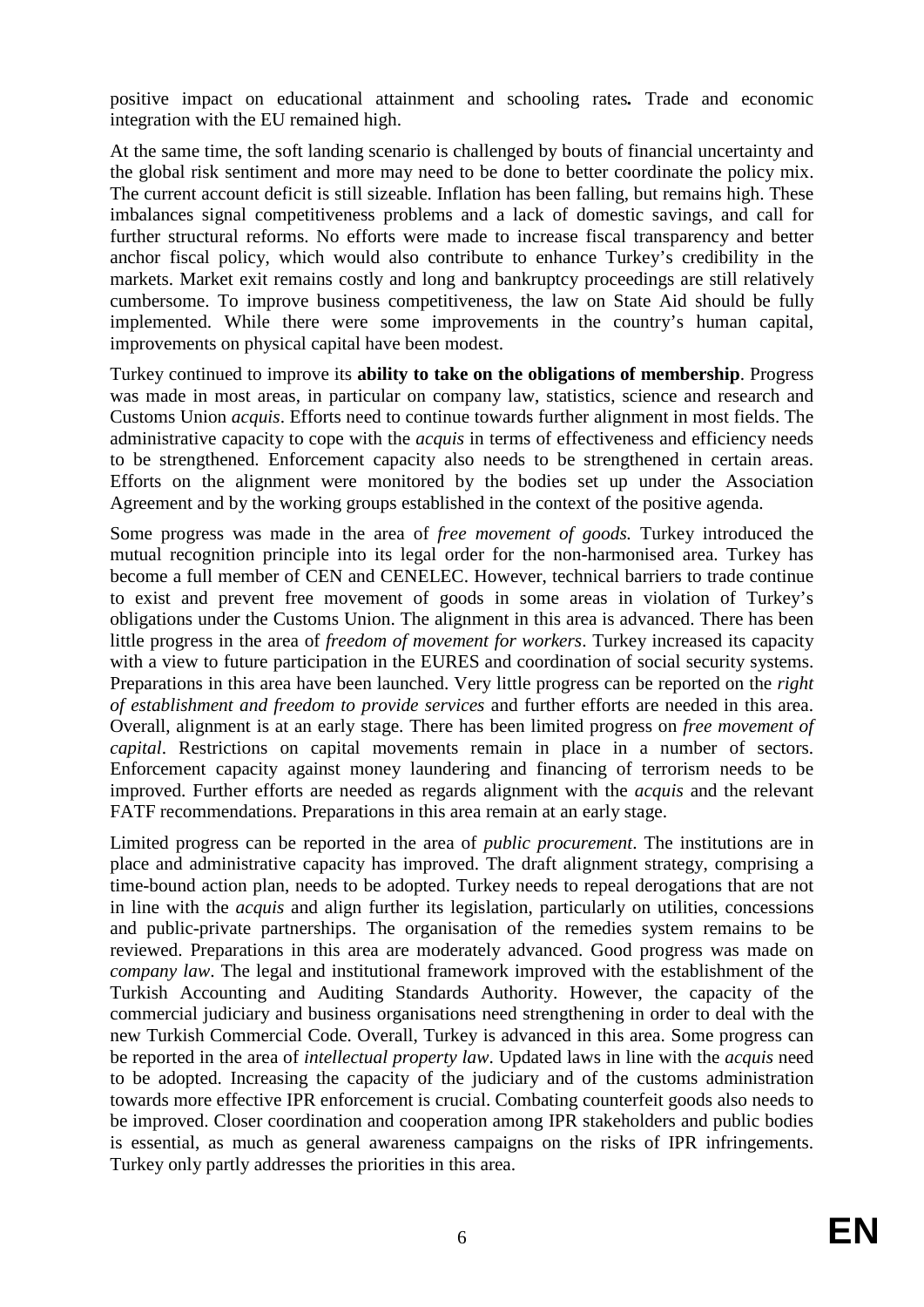Limited progress can be reported on *competition policy.* Turkey enforced antitrust and merger rules effectively. However, recent legal developments raise concerns as to the Competition Authority's ability to continue carrying out its operations independently. No progress has been made in the area of State aid, while a number of existing State aid practices conflict with Customs Union rules. The State Aid Law remains ineffective in the absence of implementing legislation. Alignment is advanced in the area of mergers. In the field of State aid, the country is not yet sufficiently prepared.

There has been some progress in the area of *financial services*. Basel II standards have become obligatory for the banking sector. More efforts are needed, particularly in the areas of securities markets and investment services, and in the insurance sector. Preparations in this area are well on track. Progress can be reported in the area of *information society and media*. However, alignment with the EU framework on electronic communications remains limited, in particular on authorisation and market access. Continued efforts are required for further alignment of legislation on information society services. The provisions of internet content that might potentially limit the freedom of expression and a too broad interpretation of certain legal provisions, especially as regards sanctions against broadcasters, raise concerns. Preparations in this area are moderately advanced.

Limited progress has been made on alignment in the area of *agriculture and rural development*. The capacities relating to agricultural statistics and farm accountancy data network have increased. Implementation of the pre-accession rural development programme has improved but intensive efforts are required to ensure adequate absorption of the funds. The de facto import ban on live cattle, beef meat and derivative products has not been fully lifted and there remain no strategies in place for the reorientation of agricultural support, nor for agricultural statistics. Preparations in this area are not very advanced. Some progress has been made in the field of *food safety, veterinary and phytosanitary policy*. Further efforts are required to advance towards full alignment with the *acquis*. Significant efforts are needed on upgrading the agri-food establishments to EU standards, control of animal movements, animal health, especially fight against foot and mouth disease, and on animal by-products. Preparations in this area are at an early stage. Some progress can be reported on *fisheries*, in particular on administrative capacity, resource and fleet management, inspection and control, and international agreements. However, additional efforts are needed on legislative alignment, structural action, market policy and State aid. Alignment in this area is not very advanced.

There is some progress in alignment of the *transport* sector, which is, overall, moderately advanced. Turkey needs to align to the recent EU legislative packages in maritime and rail transport. Further efforts are needed in the areas of human resources and technical capacity to apply the *acquis*, especially in the areas of dangerous goods and emergency response preparedness in maritime transport. The lack of communication between air traffic control centres in Turkey and the Republic of Cyprus is seriously compromising air safety.

Some progress can be reported in the *energy* sector, especially as regards renewable energy and energy efficiency. Further efforts are needed in the areas of natural gas, nuclear safety and radiation protection, including responsible management of spent fuel and radioactive waste. Competition remains limited in the gas sector. The functioning of the cost-based pricing mechanism in the electricity market needs to be improved whereas it remains to be established in the gas markets. The independence and institutional capacity of the regulatory authority need strengthening. Overall, Turkey is at a moderately advanced stage of alignment.

On *taxation*, limited progress has been made on legislative alignment. There have been positive steps towards eliminating discriminatory practices in the taxation of tobacco and on administrative cooperation and operational capacity. However, discrepancies with the *acquis*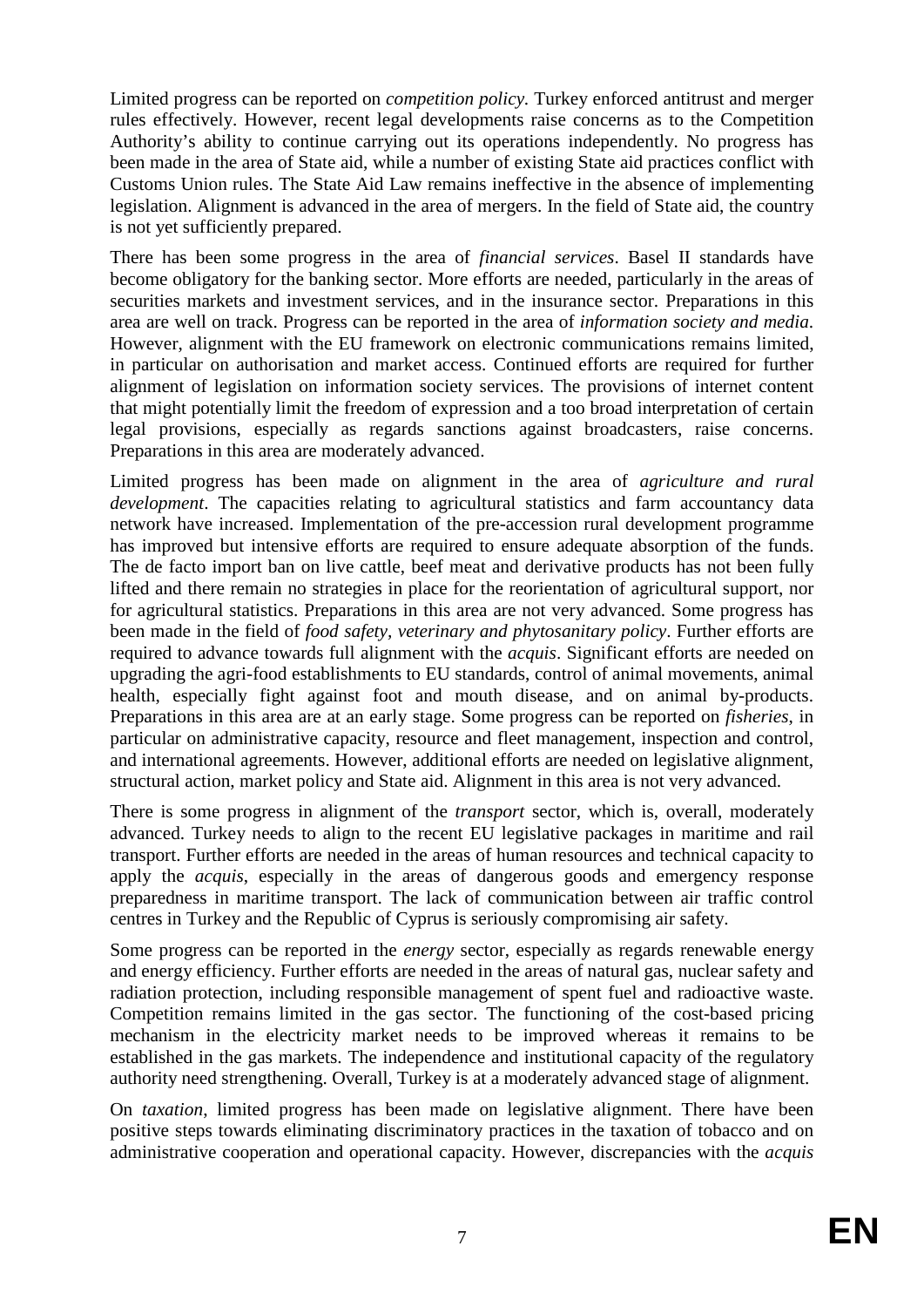continue to exist. Further efforts are needed regarding excise duties on spirits to comply with the Action Plan in reducing the differentials between imported and domestic products. Gradual elimination of discriminatory practices is key to further progress. No progress can be reported on direct taxation. Overall, alignment in this area is moderately advanced.

There has been some progress on *economic and monetary policy*. The Central Bank actively employed different instruments to ensure price and financial stability, albeit with mixed results. Alignment with the *acquis* remains incomplete, particularly regarding the full independence of the Central Bank and the prohibition of privileged access of the public sector to financial institutions. The capacity for economic policy formulation and coordination is adequate. Overall, Turkey's level of preparedness is advanced.

Good progress has been made in the area of *statistics*, particularly in classifications and registers, in population statistics and in other sectoral statistics. Further progress is needed, especially in national accounts, business statistics and in agriculture statistics. There is a good overall level of alignment with the *acquis*.

Some progress, but uneven, has been achieved in the field of *social policy and employment,* in particular by improving administrative capacity, extending social security coverage and adopting new legislation on health and safety at work, and trade union legislation for public servants. However, trade union rights for workers and public servants still fall short of meeting the EU and ILO standards. Further efforts are needed to put in place a clear policy framework on poverty reduction, reduce labour market segmentation, combat undeclared work and increase employment rates of women and people with disabilities. Overall, legal alignment is moderately advanced.

Turkey has made progress in the area of *enterprise and industrial policy* principles and instruments and in the adoption of sectoral strategies. Turkey has a sufficient level of alignment in this area.

Turkey has made some progress in the area of *Trans-European networks*, where alignment is advanced. Some progress can be reported on transport and electricity energy networks. Continued efforts are needed for gas interconnections and the implementation of the Southern Gas Corridor.

Some progress was made in the field of *regional policy and coordination of structural instruments*. The institutional framework for implementing of IPA regional development and human resources development components has been strengthened and the Operating Structures for the Regional Competitiveness, Environment and Human Resources Development operational programmes have obtained accreditation for the tendering, contracting and financial management functions. However, there is still a need for further strengthening of the administrative capacity of the IPA institutions. Preparations in this area are not very advanced.

Some progress has been made in the area of the *judiciary* following the adoption of the third judicial reform package, which introduces a number of improvements into the Turkish criminal justice system. However, further efforts are needed with regard to the independence, impartiality and efficiency of the judiciary, including the criminal justice system and the large backlog of serious criminal cases. The participation rate of women in the judiciary needs to be improved. Limited progress was made on anti-corruption, with some developments on incriminations and transparency in the financing of political parties. The implementation of the National Anti-Corruption Strategy requires greater political engagement. The situation regarding the respect for *fundamental rights* continues to be the source of serious preoccupation, notably stemming from the wide application of the legal framework on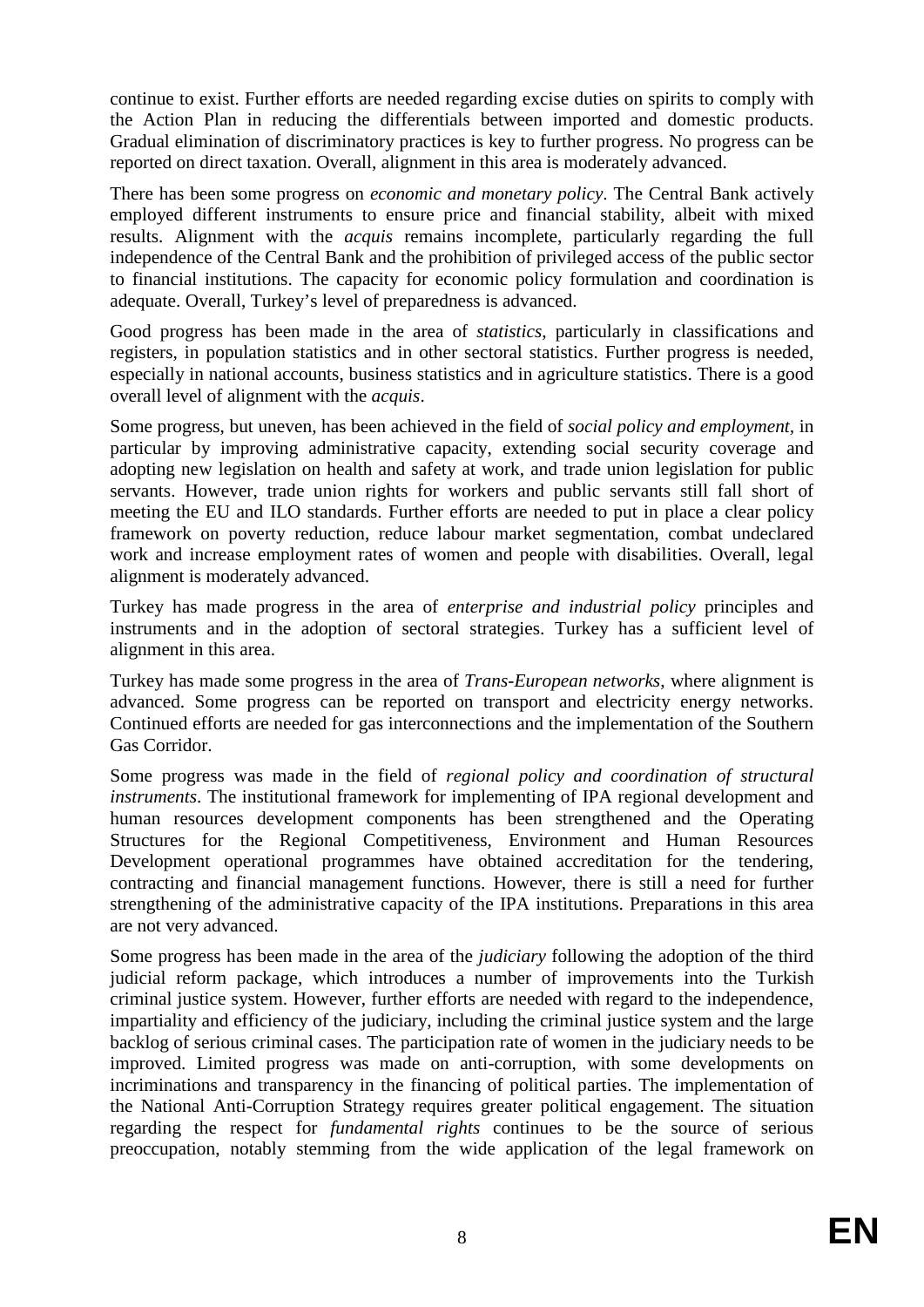terrorism and organised crime, which leads to recurring infringements of the right to liberty and security, of the right to a fair trial and of the freedom of expression, assembly and association.

Limited progress can be reported in the area of *justice, freedom and security*. Turkey is successfully providing humanitarian assistance to the Syrian refugees; however, its asylum system is far from the EU standards. Turkey needs to increase its capacity to prevent irregular migration. After having been initialled in June the swift conclusion and the effective implementation of the EU-Turkey Readmission Agreement as well as the full implementation of the existing readmission obligations are of crucial importance. Adoption of the Law on Foreigners and International Protection as well as reforms in border management also continue to be a priority. Only limited progress could be reported in aligning the visa legislation. The lack of adequate data protection legislation prevents progress. Reforms are needed in the area of fight against terrorism and organised crime. Overall, alignment is at an early stage in this area.

Good progress has been made in the field of *science and research*. Turkey took steps to further reinforce its capacity and its integration into the European Research Area. Turkey's participation and success rate in the EU Research Framework Programme (FP7) have increased but further efforts are needed to strengthen the quality of submissions and improve the quality of researchers. Overall, Turkey is well prepared in this area.

Some progress was made in the area of *education and culture*. Popular interest in EU Programmes continued to grow. Turkey extended its compulsory education from 8 to 12 years. There has been little progress in the area of culture, and no progress on legislative alignment. Overall, Turkey is moderately advanced in this area.

Uneven progress was made towards further alignment in the area of *environment and climate change*. Turkey has made good progress on water, there was some progress in waste management and industrial pollution and limited progress on air quality and nature protection. There was hardly any progress on horizontal environment legislation and no progress on nature protection and chemicals. Special attention is to be paid to the sustainability of existing protected areas and potential Natura 2000 sites. Regarding climate change, a more ambitious and coordinated climate policy still needs to be established and implemented, both domestically and internationally. No further progress was made on administrative capacity. The environmental agenda of the Ministry of Environment and Urbanization needs strengthening, as well as coordination and cooperation between relevant authorities at all levels. Preparations in this area are at an early stage.

Some progress can be reported on *consumer and health protection.* Key legislation related to consumer protection is still to be adopted and the consumer movement remains weak. Turkey has established new administrative structures in the area of public health. Their functioning needs to be monitored closely. Overall, preparations in this area are on track.

Good progress was made in the field of *customs union*. The EU-Turkey Customs Union has enabled Turkey to reach a high level of alignment with the *acquis* in this area. Further alignment is needed on duty relief, free zones, surveillance, tariff quotas and IPR. Preparations in the area of customs IT systems need to continue. Additional efforts are required to improve risk-based controls and simplified procedures to facilitate legitimate trade while ensuring security and safety. Some progress was made on *external relations.* Further alignment is required in areas such as the general system of preferences and control of dualuse goods. Intensive use of safeguard measures is a cause of concern. Overall, the level of alignment in this area remains high.